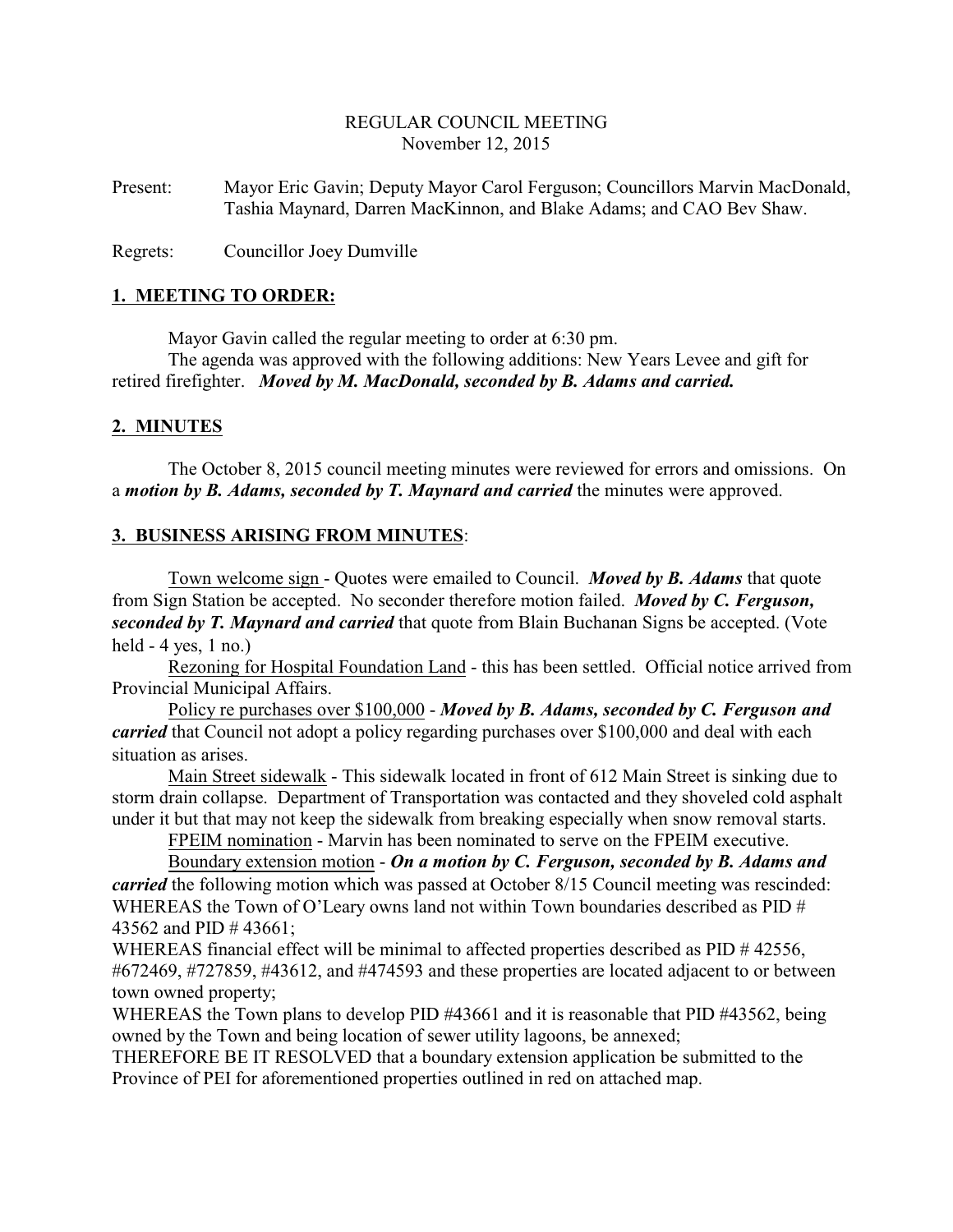## **4. FINANCIAL BUSINESS:**

October 2015 revenue for general \$58,361.66, expenses for general \$44,900.88; Bank balance at the end of October 2015 - general \$90,835.01. October 2015 revenue for sewer \$1,834.86; expenses \$8,155.73 and bank balance at the end of October 2015 \$32,761.30.

General and sewer budget update to October 31, 2015 also circulated.

 It was *moved by T. Maynard, seconded by D. MacKinnon and carried* that financial report for October, 2015 be approved.

## **5. NEW BUSINESS**

*1. Mayor's report* - Eric reported attending the Remembrance Day ceremony and laying the wreath on behalf of Council.

2. *Administrator's report -* Bev reported ordering new lapel pins and billing for street light banners, met with WSP engineer as Gaspe Rd. project is complete, tutorial on ROE's, applications for grants in lieu of taxes, met with website designer, attended Community Inclusions employer appreciation luncheon, and workshop on Simply Accounting. Discovery examination for O'Halloran legal case is scheduled for March 2 & 3. Business permit issued for Joey Dumville for educator coaching office located at 417 Main Street.

## *3. Reports from Departments*

*Development & Tourism* - Blake reported he decided to not send out the RFP for Pate property engineering services until the boundary extension issue is settled. Also mentioned that he will be meeting with a group regarding a senior care facility.

*Fire Protection* - Chief's report for October circulated. The department responded to 7 emergency calls during the month but no calls on Halloween evening. The Fire Department invited Council to their Christmas party on Dec.  $12<sup>th</sup>$  (RSVP by Dec  $4<sup>th</sup>$ ). Several service awards will be presented that evening and Council agreed to purchase gifts for Derek Smallman, retired firefighter, and his wife.

*Police* - No report from the RCMP for October. Eric met with PEI Commanding Officer recently.

*Recreation -* Jeff's report circulated to Council. Darren and Jeff are working on the volunteer appreciation event and agreed that sponsors for 2015 Nationals be invited as well. 55+ games to be hosted by O'Leary in 2016.

*Streets & Sidewalks -* Tashia talked to Dawn Moase again but no word on radar. Tashia is looking into radars that Kensington bought.

**Sanitation -** Eric reported that sewer project at Gaspe Road and laterals for CN and ADIC are complete. Lagoon aeration appears to be helping reduce sample results from lagoon.

*4. Bylaws* - Town of O'Leary Bylaw # 2015 - 1 Relating to Town of O'Leary Council Honorariums was approved for second reading on a *motion by B. Adams, seconded by T. Maynard and carried. Moved by D. MacKinnon, seconded by M. MacDonald and carried* that Bylaw # 2015 - 1 Relating to Town of O'Leary Council Honorariums be adopted and officially passed. Town of O'Leary Bylaw # 2015 - 2 Relating to Businesses and Licensing Thereof was approved for second reading on a *motion by D. MacKinnon, seconded by C. Ferguson and*